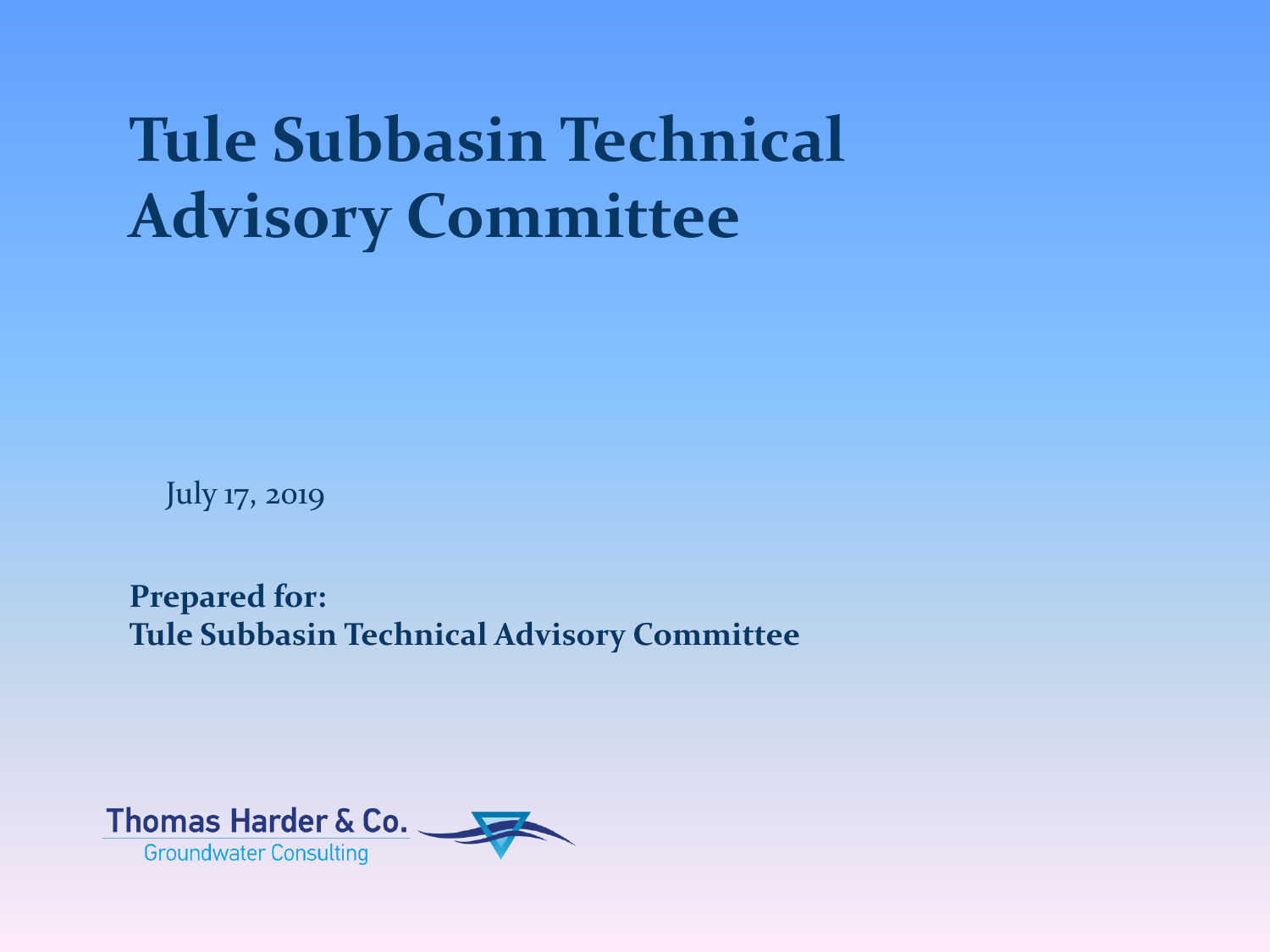## Status of Work Performed Since April 2019 – Projects and Management Actions

| <b>Eastern Tule GSA</b> |                                |                            |                               |                         |                              |                               |             |  |
|-------------------------|--------------------------------|----------------------------|-------------------------------|-------------------------|------------------------------|-------------------------------|-------------|--|
|                         | No. Lead Entity                | <b>Project Name</b>        | <b>Description</b>            | Timeframe               | Annual Volume                | Water Source                  | Confidence  |  |
|                         | <b>City of Porterville</b>     | Population Increase        | Increase GW Production        | 2.5%/w 2020-2040        | 9,500 at/yr by 2040          | <b>N/A</b>                    | High        |  |
|                         | of Porterville                 | Recycling Increase         | Increase RW Applied to Ag     | 2.5%/w 2020-2040        | 1,900 allyr by 2040          | <b>Recycled Water</b>         | <b>High</b> |  |
|                         | <b>City of Porterville</b>     | Recycling Increase         | Increase RW Recharge          | 2.5% Yr 2020-2040       | 1,600 al/yr by 2040          | <b>Recycled Water</b>         | High        |  |
|                         | <b>ICity</b><br>of Porterville | <b>Tule River Recharge</b> | Recharge Project              | Starting 2019/20        | 900 al/w                     | <b>Tule River</b>             | High        |  |
| 5                       | <b>City of Porterville</b>     | <b>FKC Recharge</b>        | Recharge Project              | <b>Starting 2020/21</b> | 1,100 al/w                   | <b>FKC via Porterville ID</b> | High        |  |
| ь                       | Porterville ID                 | SA 182                     | Expand distribution system    | Starting 2018/19        | 3,200 al/vr                  | Tule River and FKC            | <b>High</b> |  |
|                         | Porterville ID                 | <b>Falconer Bank</b>       | Develop water bank            | <b>Starting 2020/21</b> | 3,300 all/vr of leave-behind | <b>FKC and others</b>         | High        |  |
| 8                       | Porterville ID                 | <b>Recharge Policy</b>     | On-Farm recharge              | <b>Starting 2019/20</b> | 3,000 al/wr                  | Tule River and FKC            | High        |  |
| 9                       | Saucelito ID                   | Conway Bank                | Develop water bank            | <b>Starting 2020/21</b> | 1,100 allyr of leave-behind  | IFKC and others               | <b>High</b> |  |
| 10                      | Saucelito ID                   | Recharge Policy            | On-Farm recharge              | <b>Starting 2019/20</b> | 2,000 aI/w                   | <b>FKC</b>                    | High        |  |
|                         | Kem-Tulare WD                  | In-District Pricing        | Pricing change                | <b>Starting 2020/21</b> | 2,600 al/w                   | <b>N/A</b>                    | High        |  |
|                         | Kem-Tulare WD                  | Reservoir Storage          | Surface water storage         | <b>Starting 2029/30</b> | 500 a/w                      | <b>FKC and others</b>         | Medium      |  |
| 13                      | Kem-Tulare WD                  | <b>CRC Ploeline</b>        | Deliver produced water        | <b>Starting 2024/25</b> | 680 a/w                      | <b>CRC Produced water</b>     | High        |  |
| 14                      | Terra Bella ID                 | Deer Creek Recharge        | Divert and recharge DC        | <b>Starting 2017/18</b> | 800 a/M                      | Deer Creek                    | High        |  |
| 15                      | <b>PWC, WWD, &amp; CMDC</b>    | <b>SREP</b>                | Success Dam Enlargement       | <b>Starting 2024/25</b> | 400 a/w                      | Tule River                    | High        |  |
| 16                      | <b>Hope WD</b>                 | In-District Recharge       | Recharge Project              | <b>Starting 2022/23</b> | 5,000 allyr every 3 years    | FKC and others / unknown      | Medium      |  |
|                         | <b>Ducor ID</b>                | In-District Recharge       | Pipeline and Recharge Project | <b>Starting 2023/24</b> | 4,000 allyr                  | FKC and others / unknown      | High        |  |
|                         | <b>I TRID CAA</b>              |                            |                               |                         |                              |                               |             |  |

| ---------- |                              |                                     |                                |                |                      |                     |                           |  |
|------------|------------------------------|-------------------------------------|--------------------------------|----------------|----------------------|---------------------|---------------------------|--|
| No.        | <b>Prolect Name</b>          | <b>Description</b>                  |                                |                | <b>Annual Volume</b> | <b>Water Source</b> | con                       |  |
|            | <b>Creighton Ranch</b>       | Groundwater exports                 |                                | <b>Unknown</b> | <b>Unknown</b>       | Not applicable      | 1, 1, 1, 1<br>TND.        |  |
|            | <b>LTRID - Pixiev ID FKC</b> | Continue FKC transfers to Philey ID |                                | Ongolny        | To be determined     | IFKC                | $\mathbf{H}$<br><b>IN</b> |  |
|            |                              | <b>SREP</b>                         | <b>Success Dam Enlargement</b> | na himame      |                      | 2600 Tule River     |                           |  |

|                | Pixley GSA                 |                                   |                   |                 |                     |      |  |  |
|----------------|----------------------------|-----------------------------------|-------------------|-----------------|---------------------|------|--|--|
|                | No. Project Name           | Descriptio                        | <b>Timetrame</b>  | I Annual Volume | <b>Water Source</b> | 100. |  |  |
| $\overline{1}$ | J - Pixiev ID FKC<br>LTRID | Continue FKC transfers from LTRID | <b>IOP</b><br>юст | . .             | FKC                 | NV/  |  |  |

### **DEID GSA**

| <b>Tri-County GSA</b>    |                                                            |                                        |                        |                           |            |  |  |
|--------------------------|------------------------------------------------------------|----------------------------------------|------------------------|---------------------------|------------|--|--|
| No. Project Name         | <b>IDescription</b>                                        | Timeframe                              | Annual Volume          | <b>Water Source</b>       | Confidence |  |  |
| Deep Pumping Reduction   | Replace deep pumping with 24 new shallow wells             | Start in 2019/20, completed in 2023/24 | 124,000 al/w           | Not applicable            |            |  |  |
| <b>Duck Club Project</b> | Duck Club water transferred to farms                       | 2019/20                                | 5,400 af every 7 years | <b>Unknown</b>            | <b>N/A</b> |  |  |
| <b>Uberty Project</b>    | Participation in the Liberty Project surface water storage | Start in 2019/20, completed in 2022/23 | 5,000 al/w             | FID. FKC. KR. TR. KW. SWP | N/A        |  |  |
| Recharge Scenario        | Confidential, Capture and recharge flood water.            | Unknown                                | 1.200 to 1.800 af/vr   | Unknown                   | <b>NV</b>  |  |  |
| Groundwater Exports      | Groundwater Exports                                        | Unknown                                | Unknown                | Unknown                   | TNW        |  |  |

### **Alpaugh GSA** Timeframe Annual Volume Water Source rolect Name Description Confidence Valer Capture Deer Creek flood capture Starting in 2022/23 1,100 at 2.5x per yr every 2 yrs Deer Creek NΆ oping Changes Install drip Irrigation on 1,900 acres Starting 2019/20 ? Not applicable Not applicable **N/A**

### Table 2-5 of Subbasin Setting Report

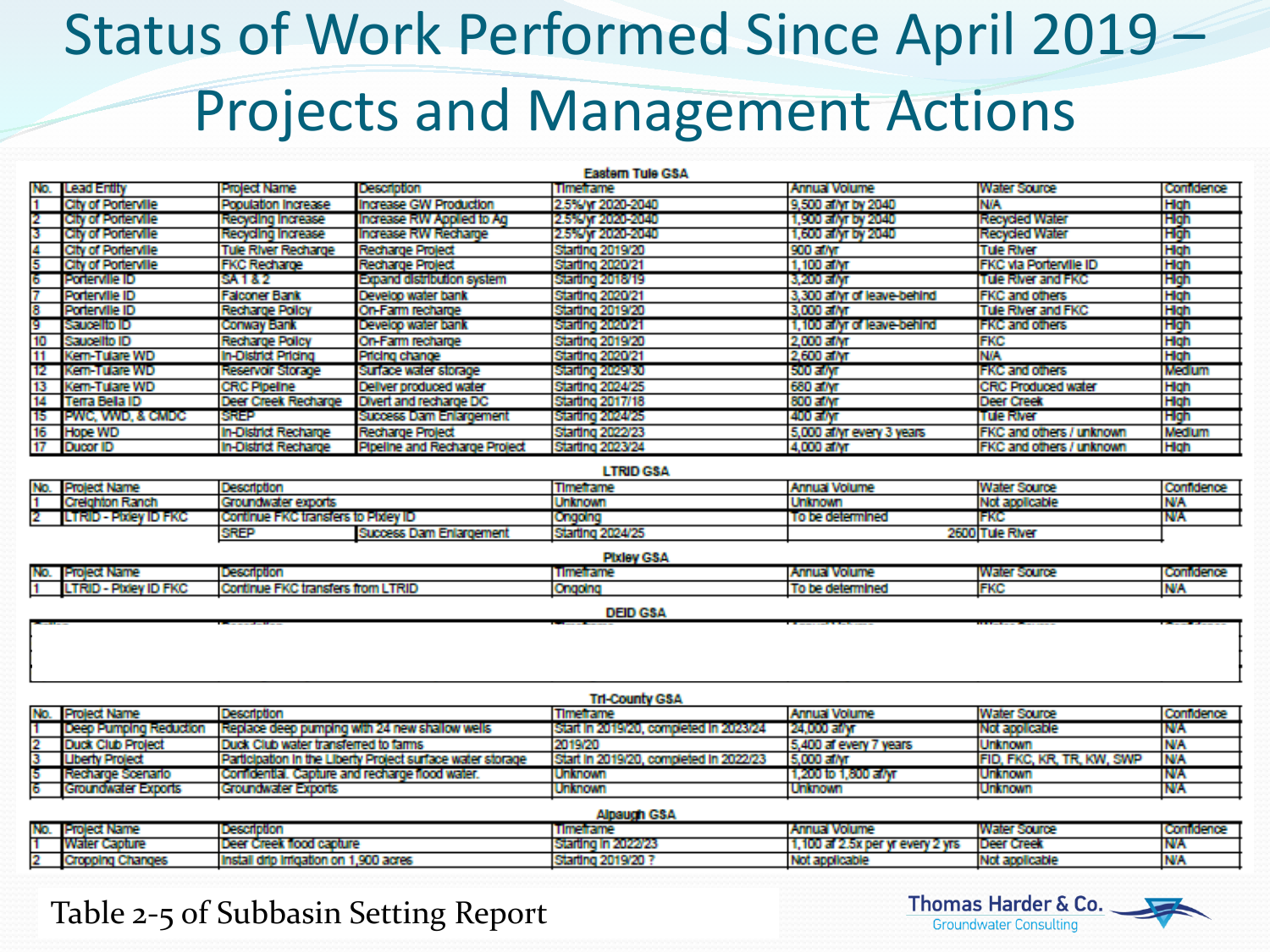## Status of Work Performed Since April 2019 – Transitional Pumping Schedules

|           | <b>Eastern Tule GSA</b> | <b>LTRID GSA</b>                   | <b>Pixley ID GSA</b>                                                | <b>DEID GSA</b>                         | Tri-Co GSA     | <b>Alpaugh GSA</b>      |  |
|-----------|-------------------------|------------------------------------|---------------------------------------------------------------------|-----------------------------------------|----------------|-------------------------|--|
|           |                         |                                    |                                                                     | $\sim$                                  |                |                         |  |
| 2020-2025 | 90% of over-pumping     | 2.0 af/ac Over<br>Cons. Use Target | Fallow 5,000 acres:<br>Remaining no change                          | No Change                               | No Change      | Reduce cropped acres by |  |
| 2025-2030 | 80% of over-pumping     | 1.5 af/ac Over<br>Cons. Use Target | Fallow 5,000 acres:<br>Remaining 1.5 af/ac Over<br>Cons. Use Target | <b>Linear Transitional Pumping</b>      | Reduce pumping | 880 acres               |  |
| 2030-2035 | 30% of over-pumping     | 1.0 af/ac Over<br>Cons. Use Target | Fallow 5,000 acres:<br>Remaining 1.0 af/ac Over<br>Cons. Use Target | (Annex Management Area)<br>10,000 af/yr |                |                         |  |
| 2035-2040 | Sustainable             | 0.5 af/ac Over<br>Cons. Use Target | Fallow 5,000 acres:<br>Remaining 0.5 af/ac Over<br>Cons. Use Target | Sustainable                             | Sustainable    | Sustainable             |  |
| 2040+     |                         | Sustainable                        | <b>Sustainable</b>                                                  |                                         |                |                         |  |

### **Planned Transitional Pumping by GSA**

Table 2-6 of Subbasin Setting Report

Three Project and Management Action Scenarios Analyzed with the Model and Submitted May 31, 2019

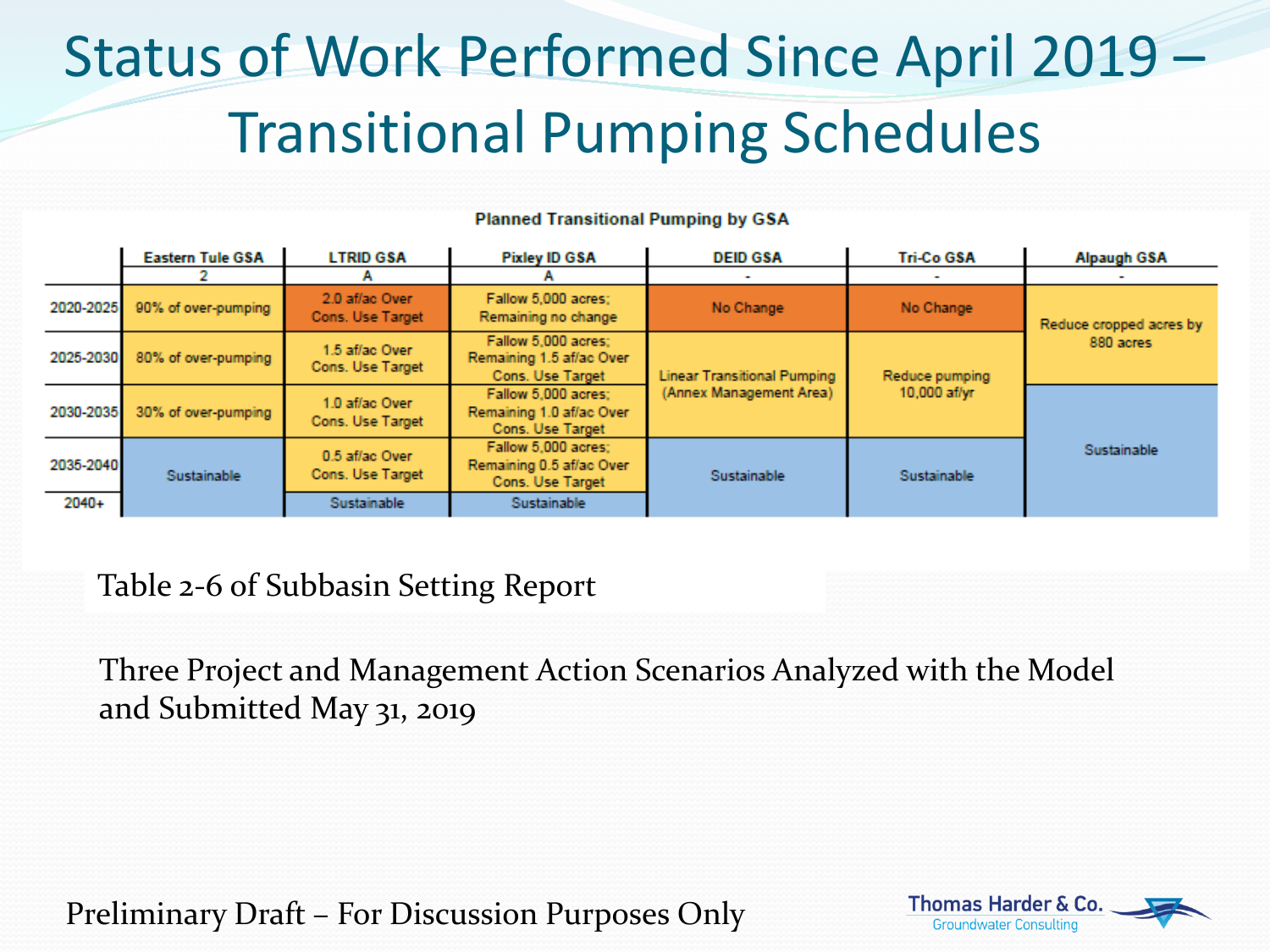Status of Work Performed Since April 2019 – Land Subsidence Analyses

 Draft Report of Detailed Analysis of Land Subsidence Along the Friant-Kern Canal – Submitted May 24, 2019

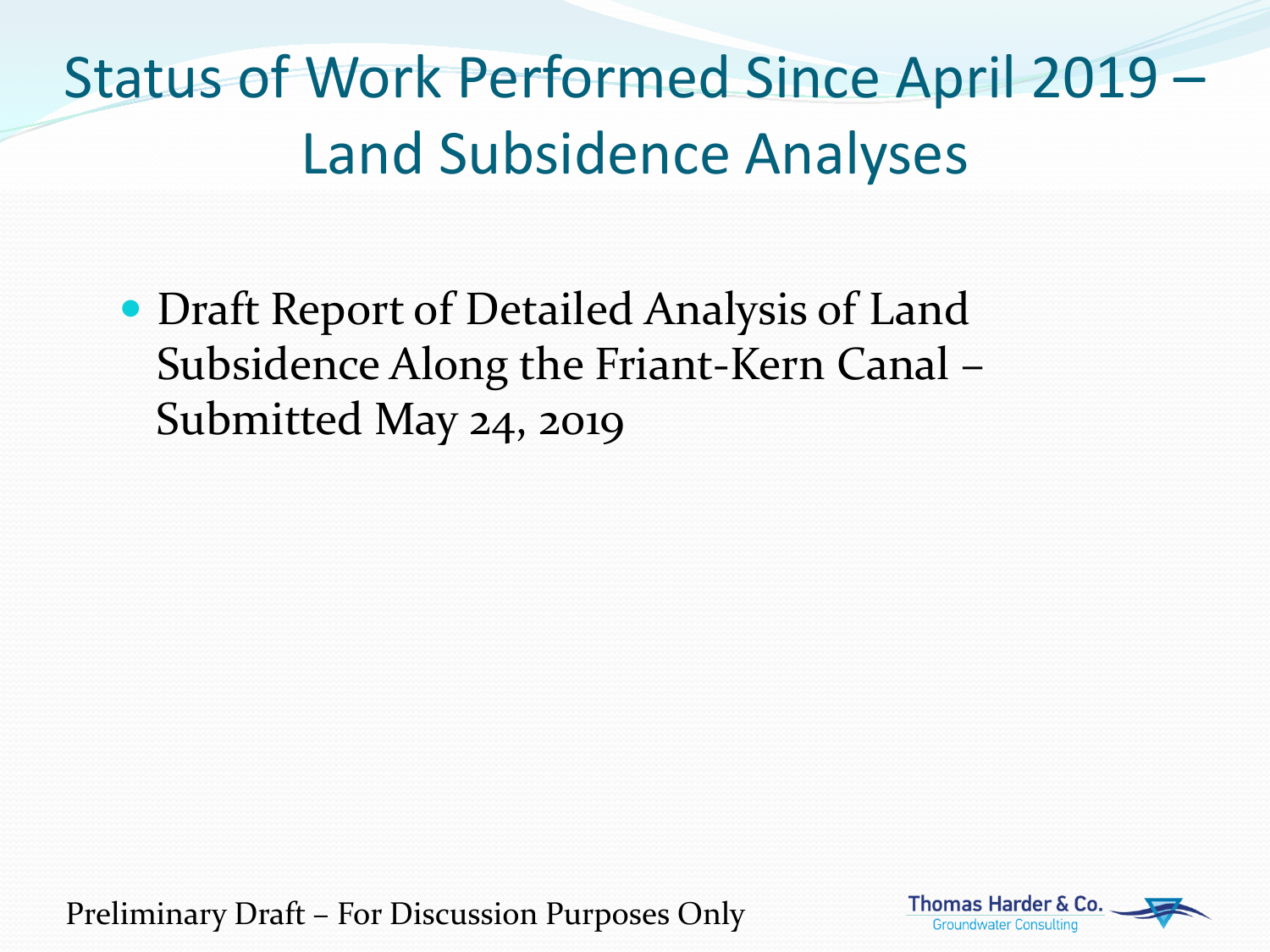### Status of Work Performed Since April 2019 – Model Uncertainty Analysis and Sustainable Yield **Uncertainty Analysis** 2040/41 through 2049/50 Average Sustainable Yield 200,000 Preliminary Water Budget Min: 171,100 af/yr Max: 193,200 af/yr Sustainable Yield =  $257,700$  af/yr Median (50th Percentile): 183,200 af/yr 190,000 Difference =  $74,500$  af/yr Sustainable Yield (acre-ft/yr) 180,000 170,000 160,000 150,000 140,000 35% 55% 95% క్టి 5% 10% L5% 20% 25% 30% 40% 45% 50% 50% 65% 70% 75% 80% 85%  $80%$ 100% \*Percentile runs<br>Preliminary Draft – For Discussion Purposes Only Thomas Harder & Co.

**Groundwater Consulting**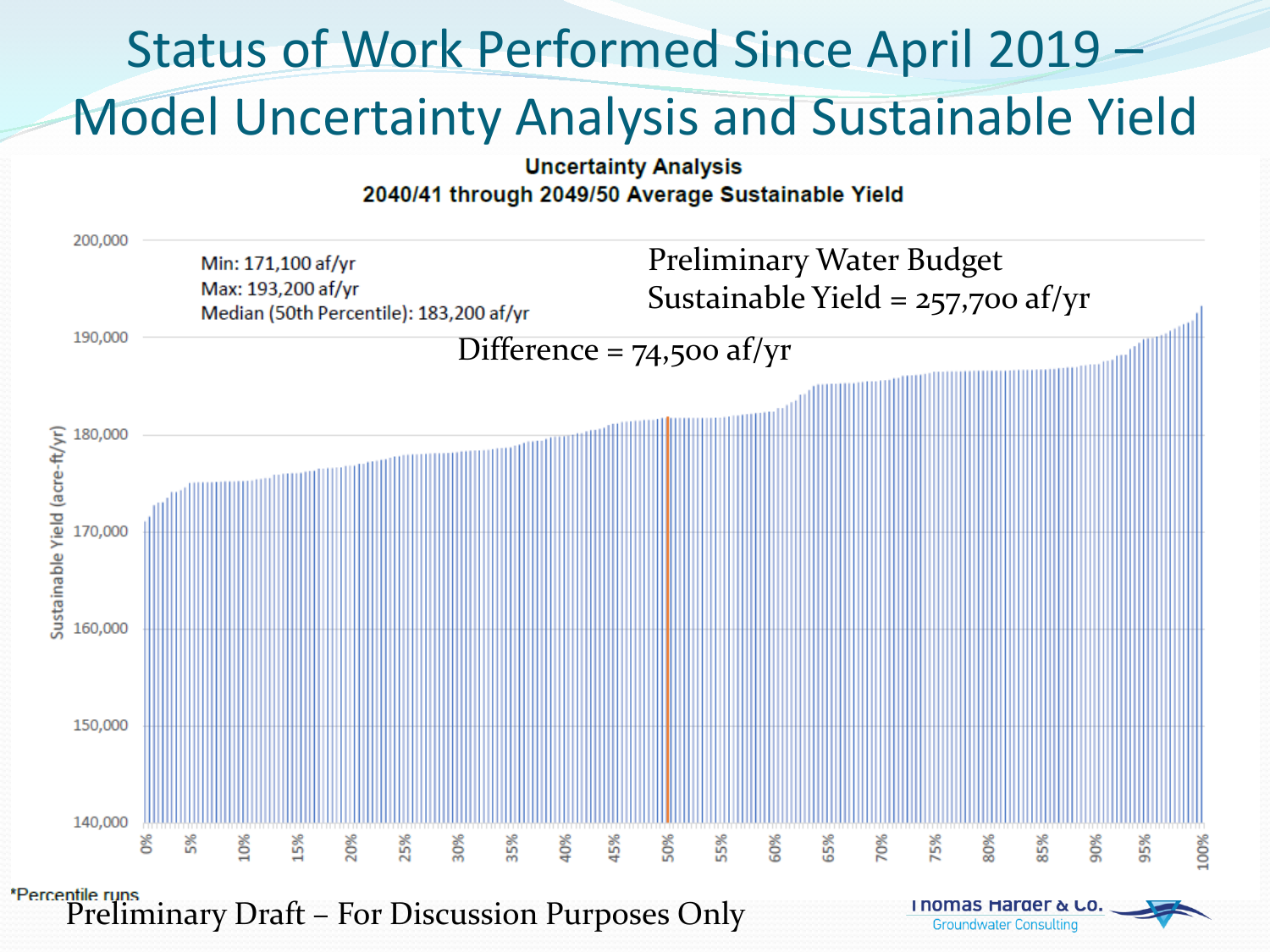# Comparison of Elements of the Sustainable

Yield





### Notes:

Historical is 1990/91 through 2009/10 Future is 2040/41 through 2049/50

<sup>\*</sup>Sub-surface Outflow is negative in the Sustainable Yield equation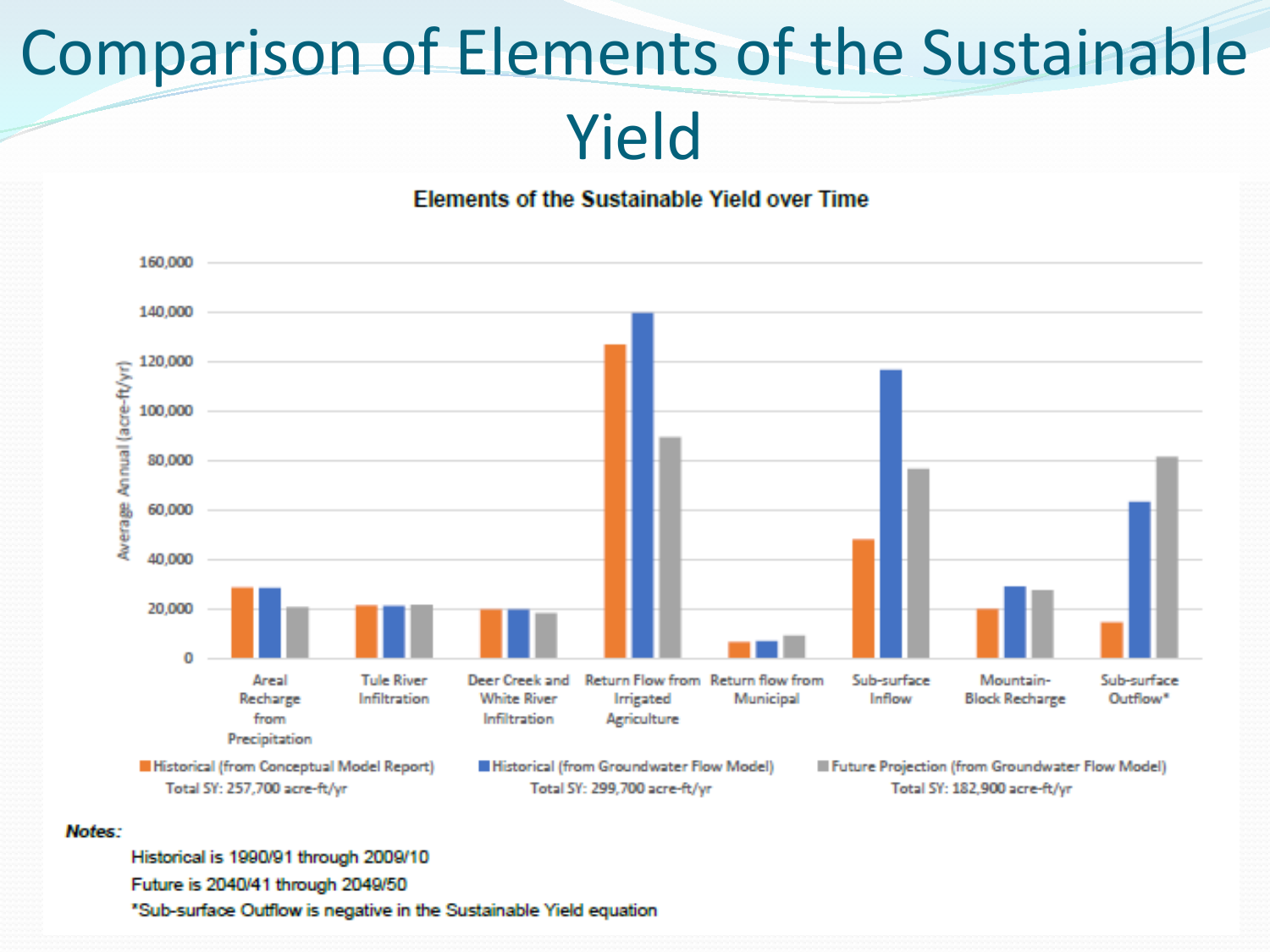## As Groundwater Levels Stabilize in the Future, Less Water Will Be Captured and More will be Lost

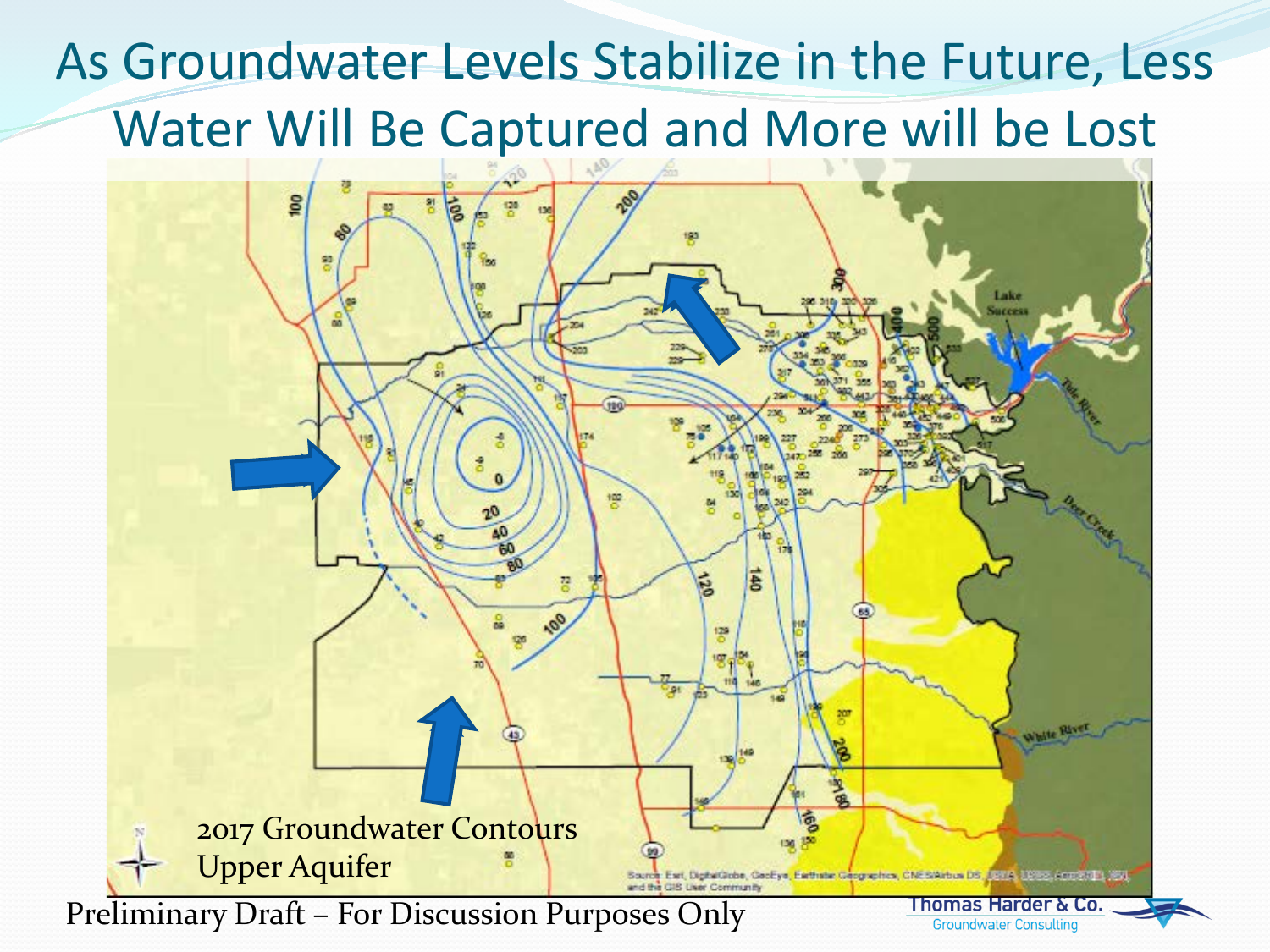## Projected Change in Groundwater Storage

**Cumulative Change in Groundwater Storage** 



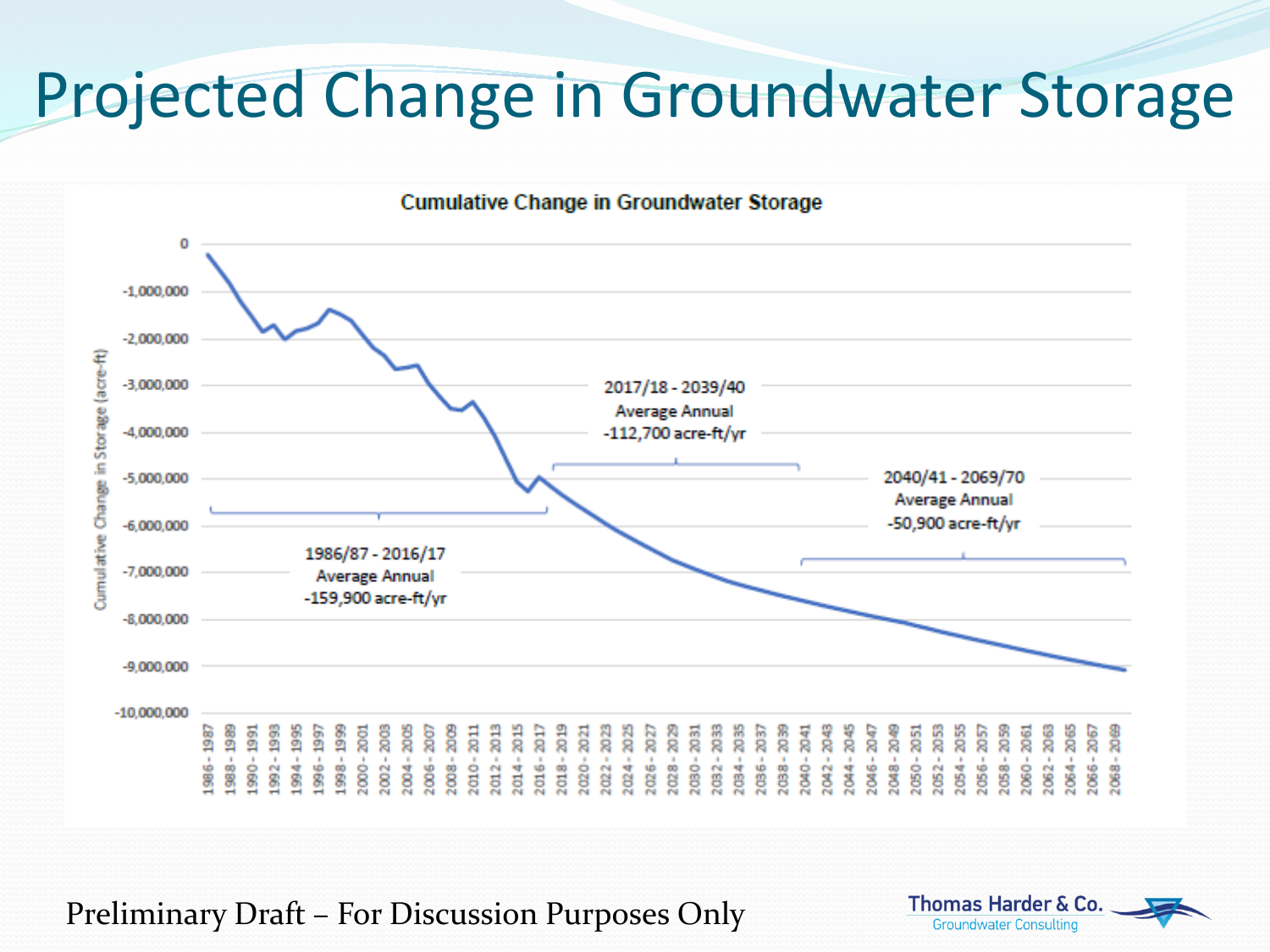Status of Work Performed Since April 2019 – Land Subsidence Analyses

- **Draft Subbasin Setting Report Submitted on** June 20, 2019
- Draft Tule Subbasin Monitoring Plan Submitted on June 21, 2019

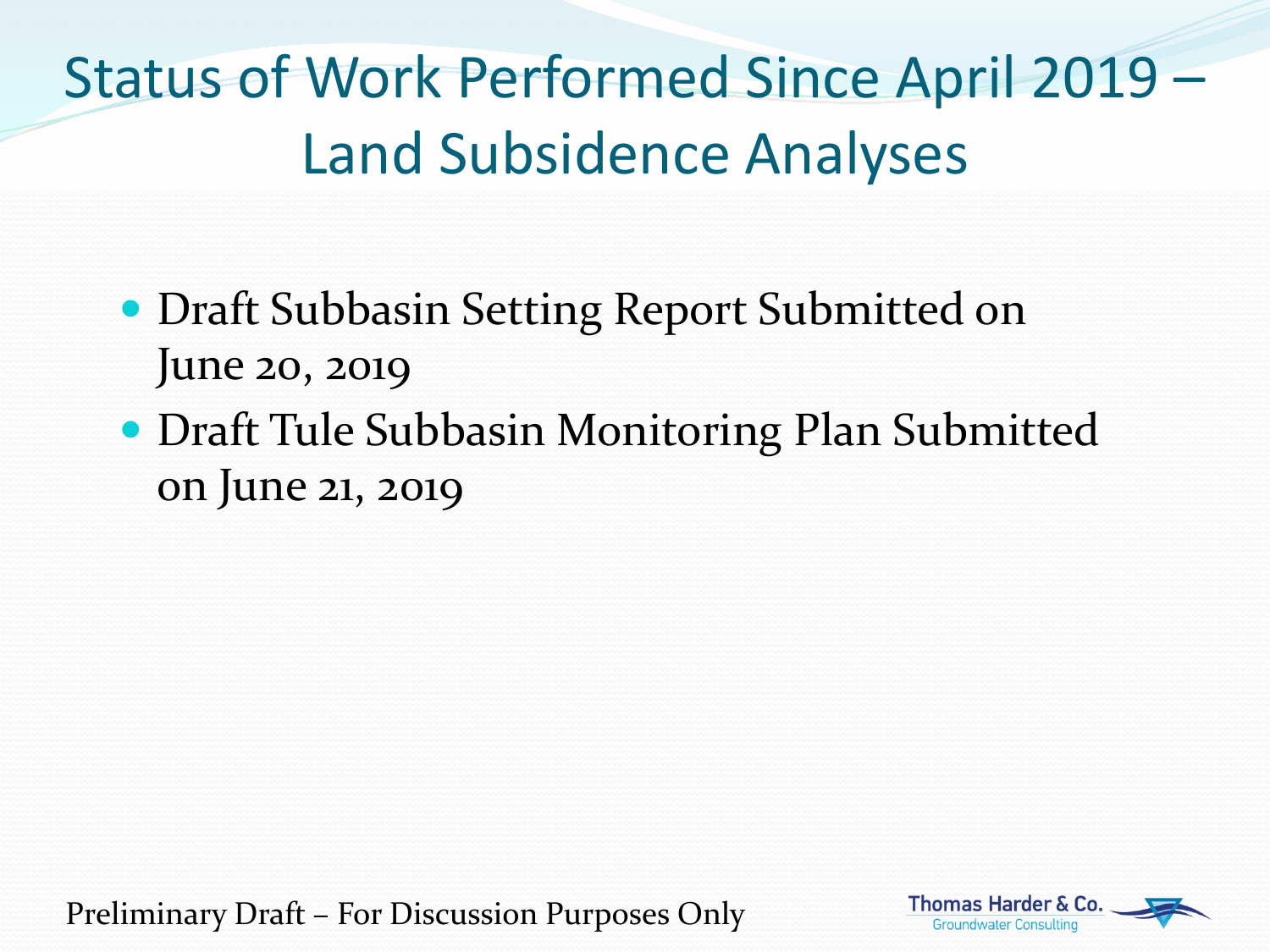## Next Steps and Schedule

- Address Comments to the Subbasin Setting Report and Monitoring Plan Including:
	- Revisions to Some Hydrology Assumptions
	- Revisions, as Necessary to Some Water Budget Terms
	- Analysis of Consumptive Use Target that Won't Result in Long-Term Negative Change in Groundwater Storage
	- Adjusting Minimum Thresholds and Measurable **Objectives**
- Revised Subbasin Setting to be Submitted August 16, 2019

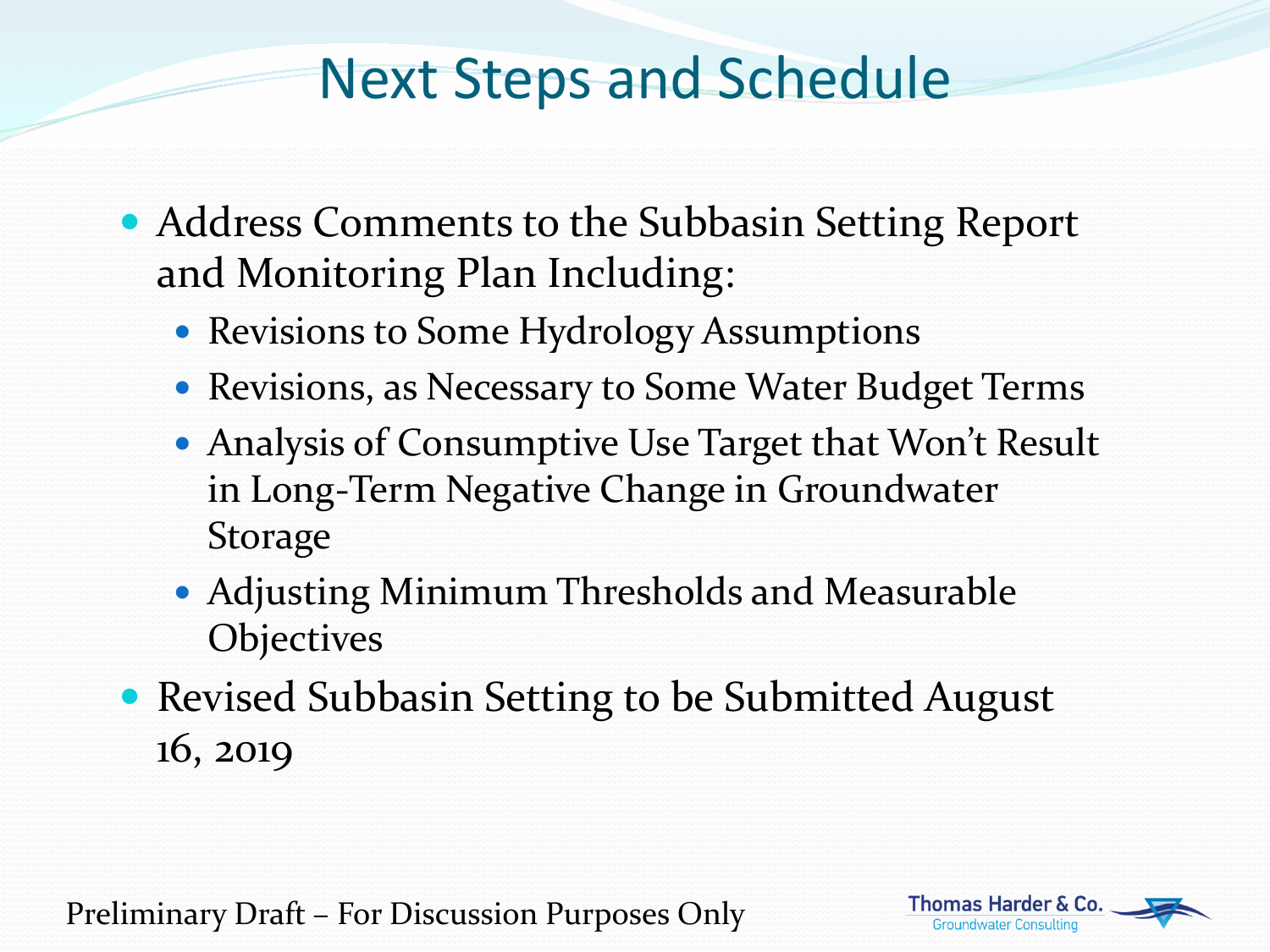## Next Steps and Schedule

• In Parallel with Revisions to the Subbasin Setting, On-Going Work is being Conducted to Address Mitigation of Land Subsidence at the Friant-Kern Canal